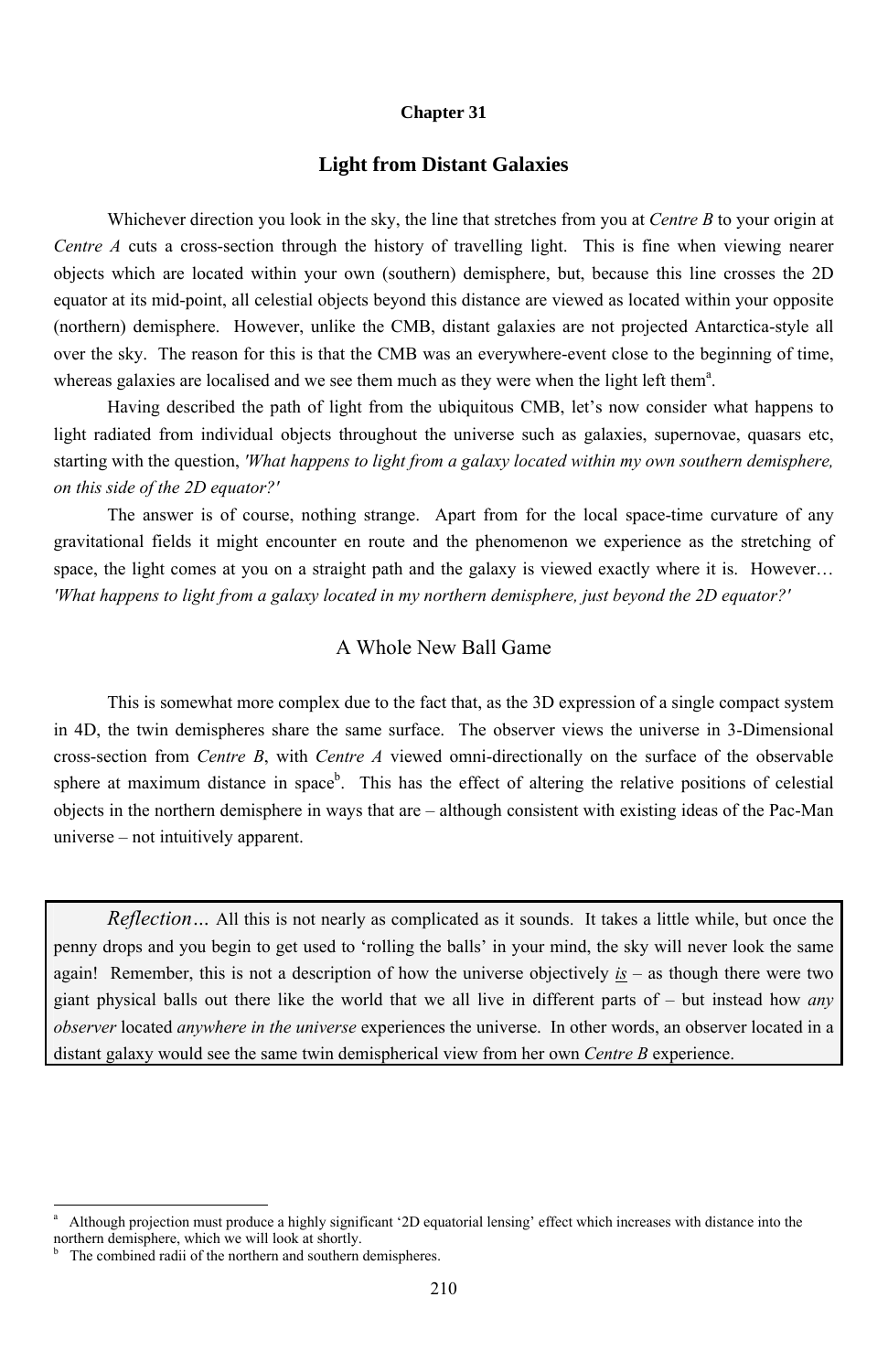

*Fig.1* This is the position of galaxy *G1* relative to the origin at *Centre A*. At first glance, *G1* looks on the diagram<sup>a</sup> to be off to the left of my field of vision (dotted line) as I look out from *Centre B* toward *Centre A*. However, in the twin demisphere model this does not represent the galaxy's true position in the sky (i.e. where the observer actually sees it).



*Fig.2* To find this we draw a line from the origin at *Centre A*, through the galaxy *G1* and continuing as a radius to a point *e1* on the 2D equator at the perimeter of the northern demisphere.

<sup>211</sup>

a The diagrams are necessarily flat, but remember that the balls roll in 3D.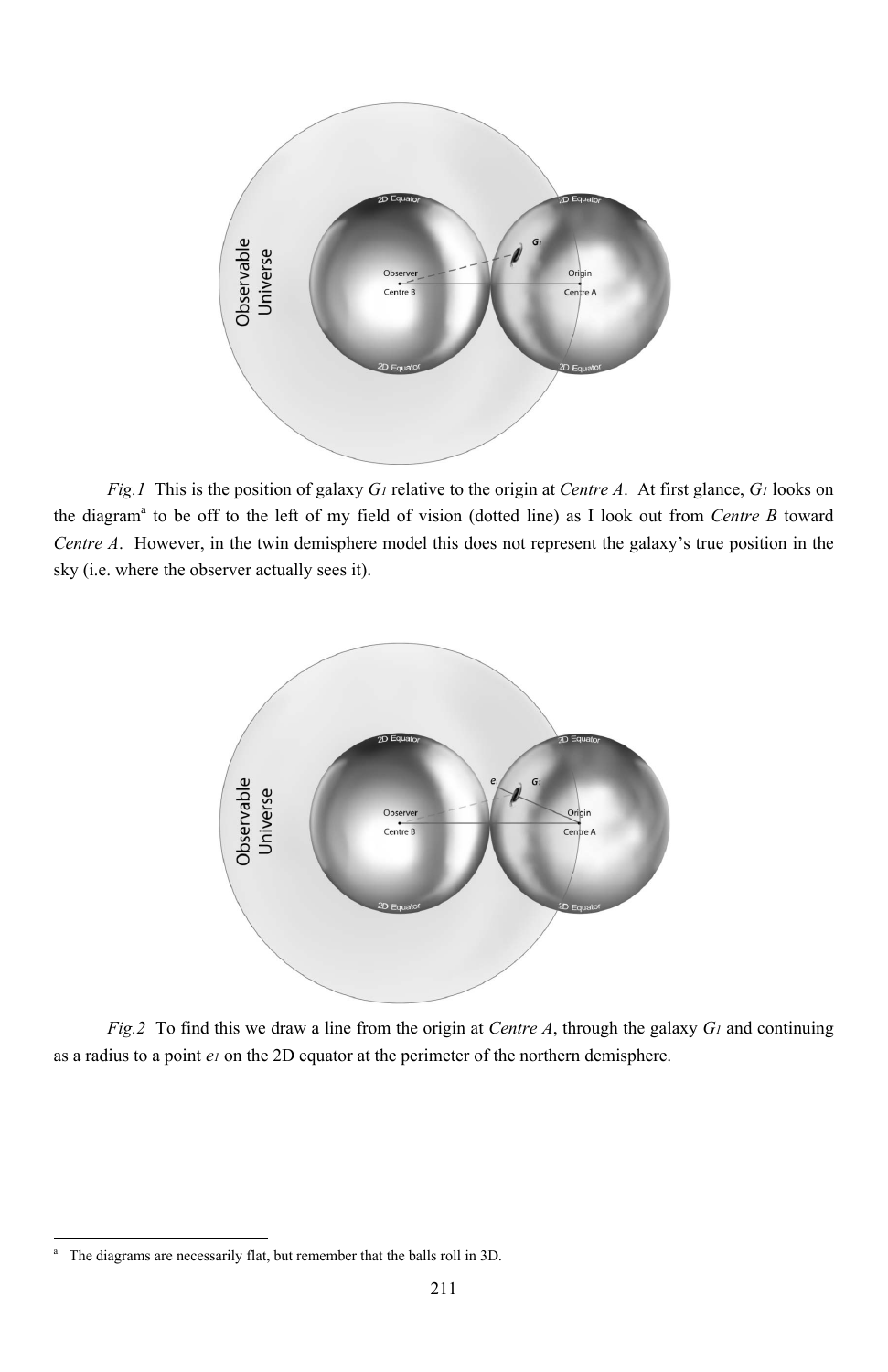

*Fig.3* We then 'roll the balls' until equatorial point *el* meets its corresponding equatorial point<sup>a</sup> on the perimeter of the southern demisphere, and continue the line as a radius to the observer at *Centre B*. This is now the correct direction in which I view the galaxy. Note that *the line through the object must always be a straight line joining Centres A and B*.

*'But what happens to all the light that radiates from distant galaxy G1 in other directions?'* 



*Fig.4* This illustration shows a single beam of light from *G1* which hits the 2D equator at point *e2*. Again we roll the balls until the equatorial points meet at *e2*.

a 'Miami to Miami', as explained in Chapter 27.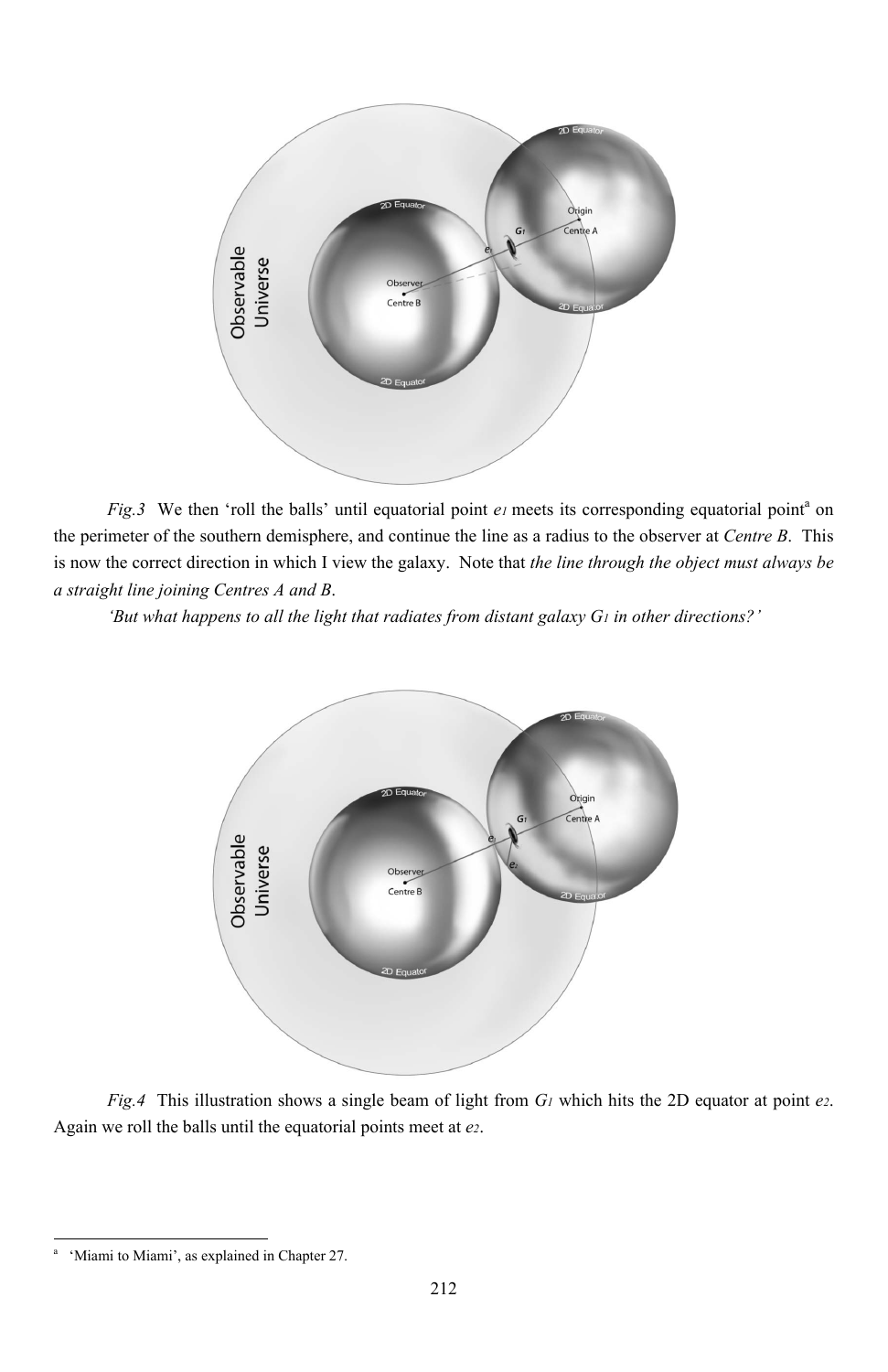

*Fig.5* The light crosses the equator in a straight line at an angle relative to the observer. We may do the same for every beam of light which radiates away from the galaxy in every direction, rolling the balls so that each beam crosses the equator at the same angle it arrives. In this way, *the observer only sees light from one direction, which is always in line with the origin at Centre A*.

Remember that these angles are only relevant to *my* position at *Centre B*. This 'other' light from the object will not be viewed by me but is available throughout the universe to be viewed from other *Centre B's* which may be located anywhere. Each observer on the light's path will view the light from their own *Centre B* as having crossed the equator in line with their own corresponding *Centre A* (similar to *Fig.3* but viewing the galaxy at a different aspect).

That's all very well but… *'What happens to light from a galaxy located beyond Centre A at the far side of my northern demisphere – doesn't it lie outside my observable universe?'* 



*Fig.6* At first glance, it would appear that galaxy *G2* lies beyond the observer's *Centre A* origin – like Allen from next door's snooker ball in Chapter 27 – and therefore beyond the cosmic horizon of my observable universe.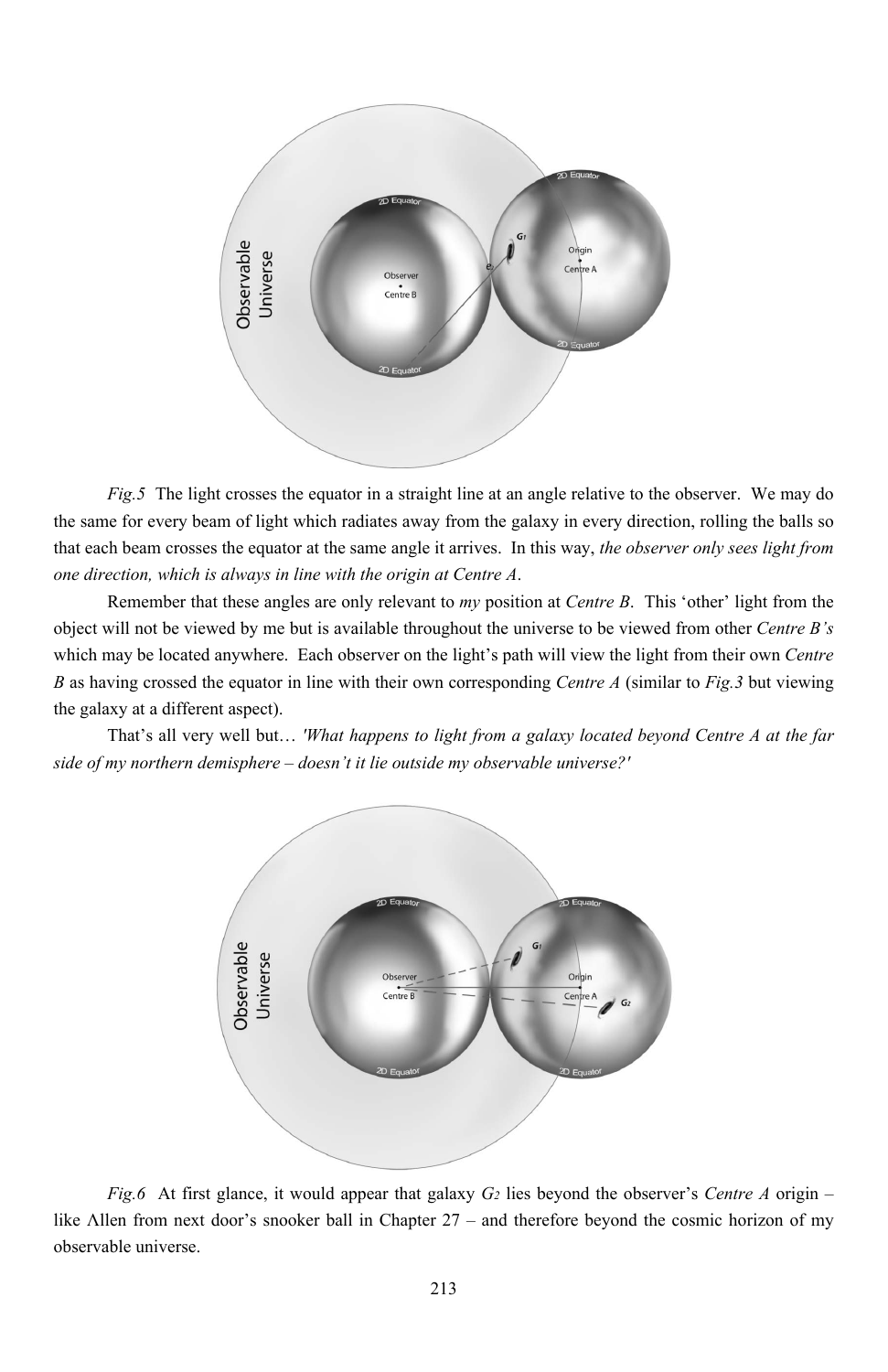

*Fig.7* However, this only holds until we perform the same operation as above, drawing a radius from the origin at *Centre A* through the galaxy *G2* to the perimeter of the northern demisphere at the equatorial point *e3*.



*Fig.8* We then roll the northern demisphere right round until the point *e3* meets the equatorial surface of the observer's southern demisphere. The line then continues as a radius to the observer at *Centre B*. This is now the correct direction in which I view the galaxy ('behind' me), and the distance may now be measured and seen to be less than the distance from me to the edge of the observable universe<sup>a</sup>. In this way, everything that the observer views from *Centre B* is closer than *Centre A*.

<sup>214</sup>

a Which is located, by rolling the balls, at *Centre A* in every 3D direction from *Centre B.*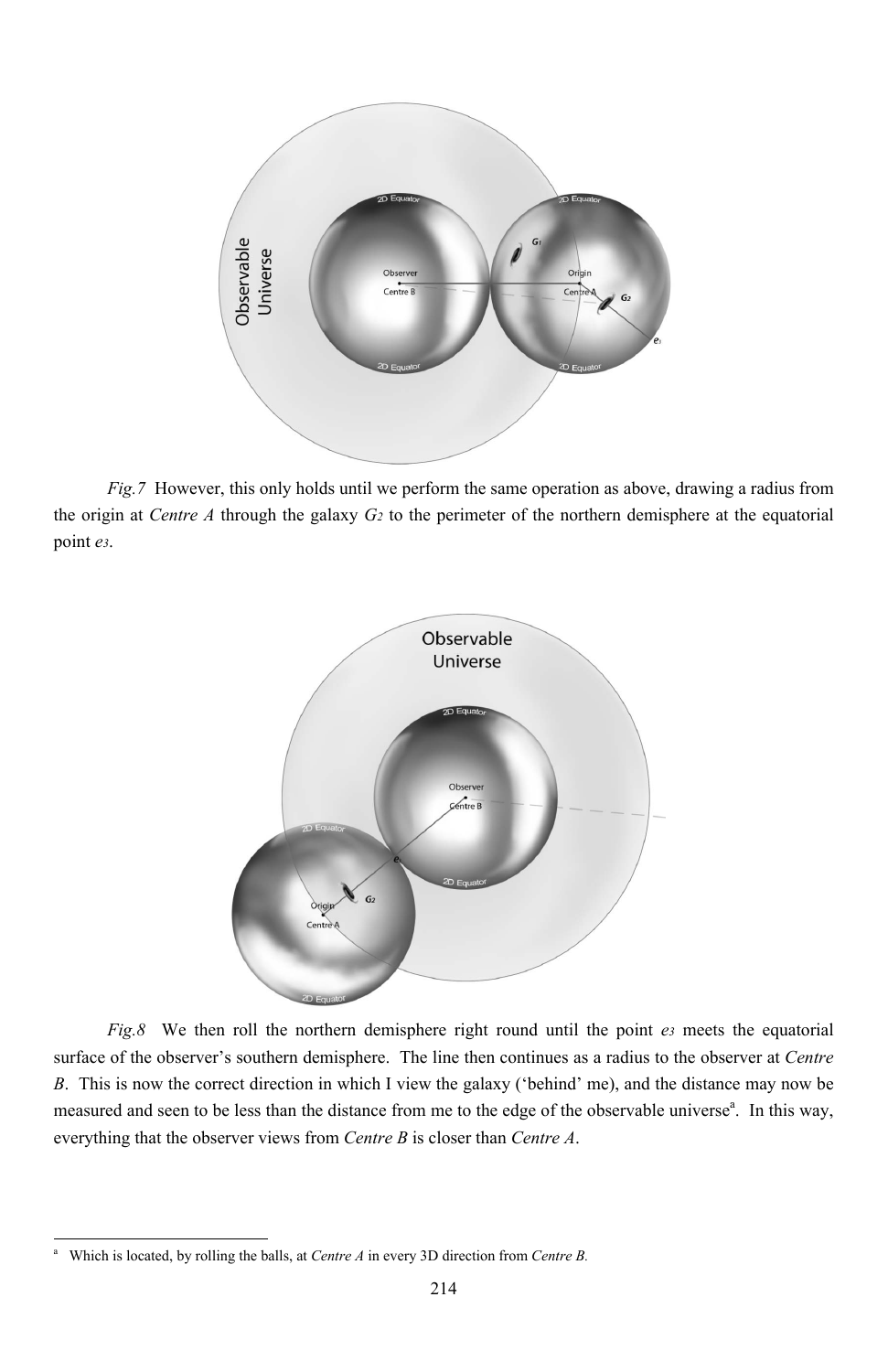As stated at the outset, this 'rolling' process is only required to describe the positions of objects which are far enough away to lie in the observer's opposite (northern) demisphere, beyond the 2D equator, because the positions of objects within the observer's own (southern) demisphere are actual, as viewed. However, *from the observer's viewpoint, the position of a galaxy in either demisphere is viewed in exactly the same way*: radially in 3D at a point on the line that connects the origin at *Centre A* with the observer at *Centre B*. There is a principle at work here which applies to all light in the universe, not just the CMB. Let's call it…

# The Pac-Man Principle

#### *The Pac-Man Principle:*

-

**As viewed by an observer, the path of light is always along a section of the 3D longitudinal geodesic between the origin at** *Centre A* **of the northern demisphere and the observer at** *Centre B* **of the southern demisphere.**

It's important to get our heads round the fact that no physical thing can exist outside the twin demispheres. There is no outside. They share the same surface, therefore to leave the one is to enter the other, and vice versa, as per the seesaw analogy of Chapter 27. The twin demispheres constitute, in a sense, the ultimate prison – a closed system as experienced by any observer at any location from which not even light may escape, and every physical thing that exists must lie between the observer and the origin, in one direction or another in the sky $a$ .

This simple mathematical principle describes how every observer throughout the universe proper sees *all the same stuff, but from different angles*, and accounts for the isotropy and, by implication, homogeneity of the universe. It's because it is all the same universe, viewed from all different crosssectional locations (*Centre B's*) within the hypersphere. Consequently, there are no distant galaxies located farther from us than the distance that light has had time to travel. In the twin demisphere model, *the edge of the observable universe does not form a cosmic horizon beyond which light has not had time to reach us*, because any light we might think of as travelling directly away from us simply enters our own demisphere behind us, which is where we see it, and any object located 'just beyond' the observable horizon will be seen 180° behind me – *from the back!*

In this way, the *Pac-Man Principle* solves at least one major 'horizon problem' of cosmology.

As a result, *the distance from the origin at Centre A to the observer at Centre B marks the longest distance between any two points in the universe*. This is the radius of *every* observable universe, and

therefore the radius of the universe proper, as measured in cross-section at a moment in time.

In other words, at any given moment, *the universe as observed by any observer from any viewpoint is the entire universe*. It is, as postulated by Einstein fully a century ago, *'finite in the manner of the spherical universe'*.

From this we may see that – contrary to the current Standard Model – 'space itself' does not expand faster than light, because light may *only ever* travel from *Centre A* of the northern demisphere (the origin) to

<sup>215</sup>

a Of course, as a bare philosophical statement, *'every physical thing that exists must lie between the observer and the origin'* is clearly true, but the twin demisphere model supplies a geometrical explanation for what is otherwise simply an ethereal concept.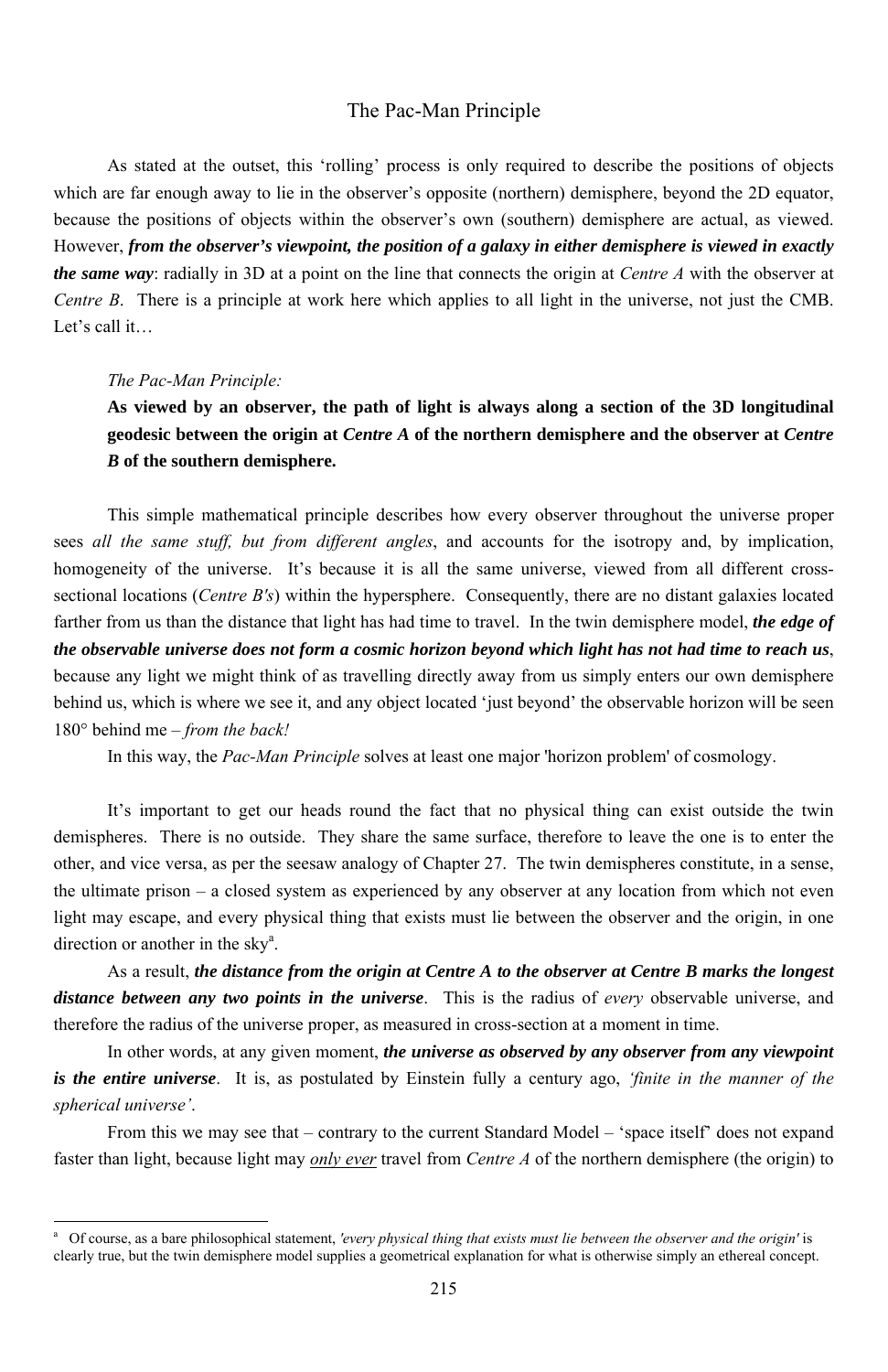*Centre B* of the southern demisphere (the observer), which it does at 299,792,458 m/sec. 'Opposite sides of the sky' from the observer are not superluminally distant from one another. They are the same point.

- 1) *The observable universe is 3D*. It is the view of all light that arrives at a single viewpoint *Centre B* – at an instant in time, experienced by the observer as the present. As observed from one *Centre B*, the edge – viewed as the projected spherical surface at *Centre A* – contains within it the travelling light of the entire history of the block universe from creation to the moment now, comprising one 3D cross-sectional slice.
- 2) *The universe proper is 4D*. It is the block universe, the sum total of *every Centre B* viewpoint through the whole of time: past, present and future. In other words, the coalescence of every discrete space-time event into a smoothly completed 4-Dimensional 'thing' which we may represent as a hypersphere, in accordance with our *Flatland*-derived Principle of Character<sup>a</sup>.

*Reflection…* Remember, none of this is to say that the observable universe and the universe proper are the same thing, because:

If you're finding these diagrams heavy going, just skip forward to the next chapter (or even the one after that, Chapter 33, as the next one relates to a few more of these technical issues...)

To those of you keen to persevere I'd like you to…

# Meet Λlienna

She lives on a planet 4 billion light years away. I can see her star system and she can see mine, but there is no point in trying to communicate because it would take more than 8 billion years to get an answer!

The question that arises is this:

-

*'How does Λlienna view galaxy G1?'*

In order to understand this we must draw a new diagram with Λlienna as *Observer 2*. (For simplicity we will place Λlienna on the same path of light illustrated in *Figs.4* and *5* above):

<sup>216</sup>

a *The Principle of Character:* Once the stacking of a dimension is complete it assumes a whole new character. Its individual cross-sections fuse together and their discrete nature becomes indiscernible.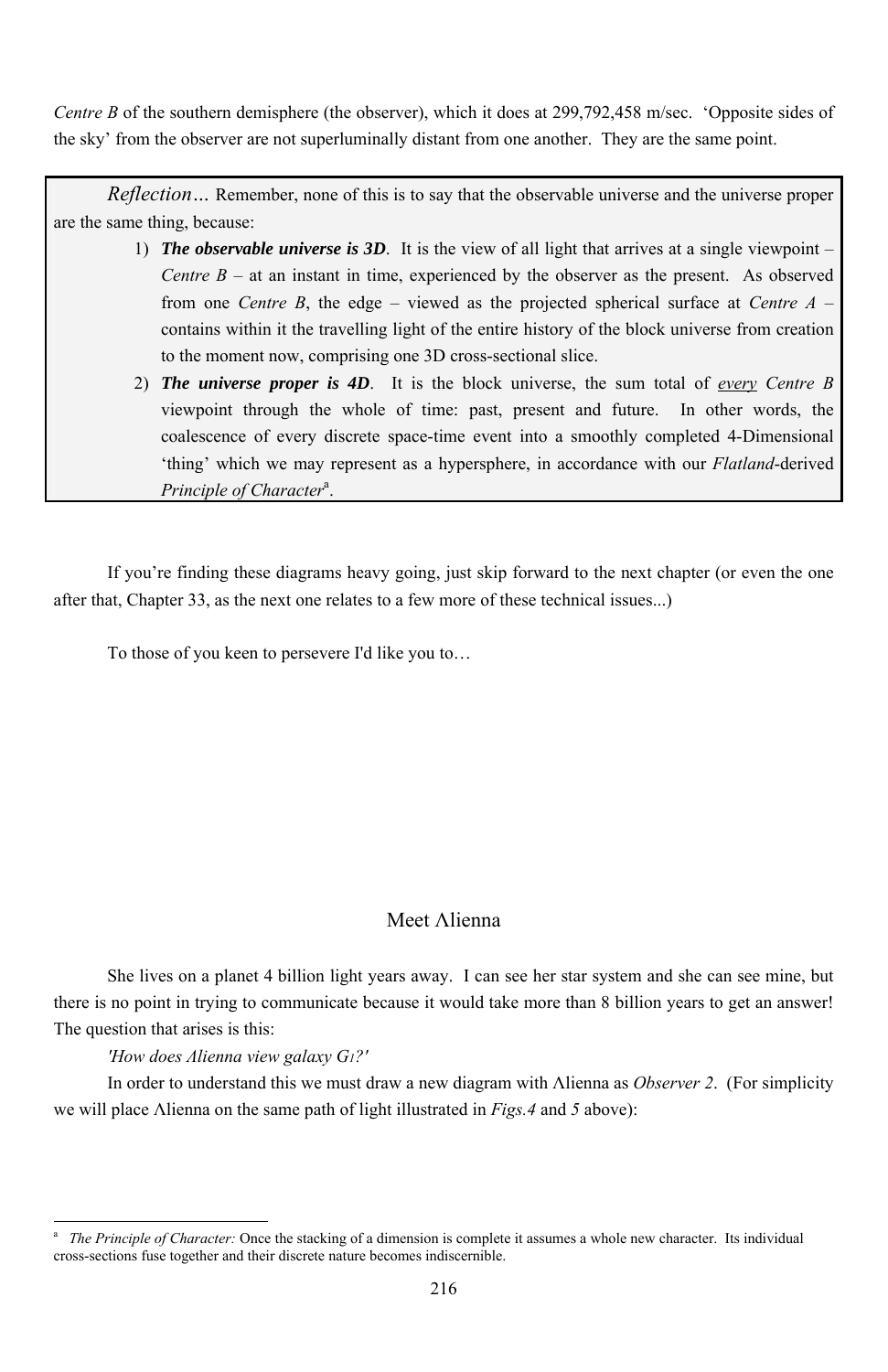

*Fig.9* This illustrates the path of light from *G1* to me, and also the path of light from *G1* to Λlienna *as I might imagine it to be* in terms of the twin demispheres as I experience them from my own *Centre B*. However, the purpose of this diagram is to show that this view is in error, because I do not view the universe objectively as it is. And Λlienna does not view *G1* as inside my opposite demisphere, because *observercentricity places her at the centre of her own universe experience*.

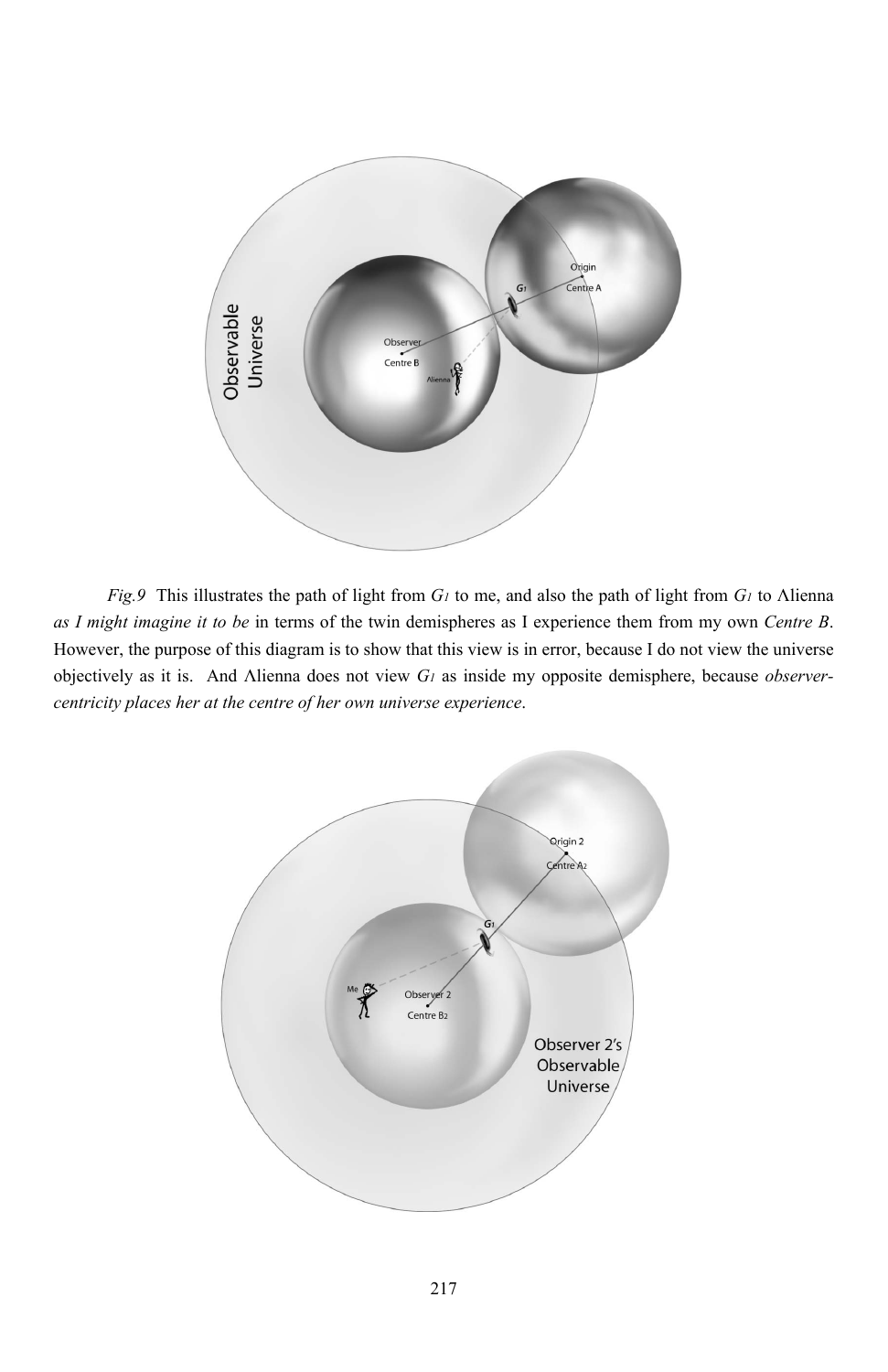designate *Centre B2* – this shows Alienna's view of the universe. Galaxy *G1* is viewed by her as located within her own (southern) demisphere, because the distance between them is less than the radius of a within her own (southern) demisphere, because the distance between them is less than the radius of d demisph here.  $Fig. 10$  Placing Alienna at the centre of her own twin demisphere experience – which we will

at an angle. Observer 2 necessarily views *everything* in the universe from a different angle, lying at a different aspect from the original observer (unless she is on the direct line of sight between the first observer and an object). The other thing to notice here is that, whereas I viewed the galaxy  $G_l$  straight on, it is viewed by her



if you can separate it out, it shows the observer-centric experience of two observers approximately 4 BLY if you can separate it out, it shows the observer-centric experience of two observers approximately 4 BLY<br>apart. Just as I do, she experiences the 4D global universe in 3D cross-section and, in harmony with the Cosmological Principle it looks the same as mine, with only one difference: she views everything from a different angle (and some things from the back, but we'll come to that). *Fig.11* Now let's superimpose Alienna's observable universe on mine. It looks a bit convoluted, but

experiences' in terms of the location of an object as viewed from either, the first thing we must take into experiences' in terms of the location of an object as viewed from either, the first thing we must take into account is the fact that *Centre A* is only of relevance to Observer 1, whilst *Centre A2* is only of relevance to In order to define the relationship between these two observer-based 'observable universe

Observer 2. As a result, galaxy  $G_l$ , which was located in my opposite (northern) demisphere, is located in Alienna's own (southern) demisphere.

the two 'observable universes' are superimposed as per *Fig.11* her location is seen to lie within my observable universe, therefore all that she sees must also be inside my universe. The reason for this is tha the twin demispheres are 3-Dimensionally self-contained regardless of the observer's location, and the exact same process described above – drawing a radial line from *Centre A* through a viewed object's location, then And although Alienna *appears* to view light originating from beyond my observable universe, when en<br>1y<br>at

2 18